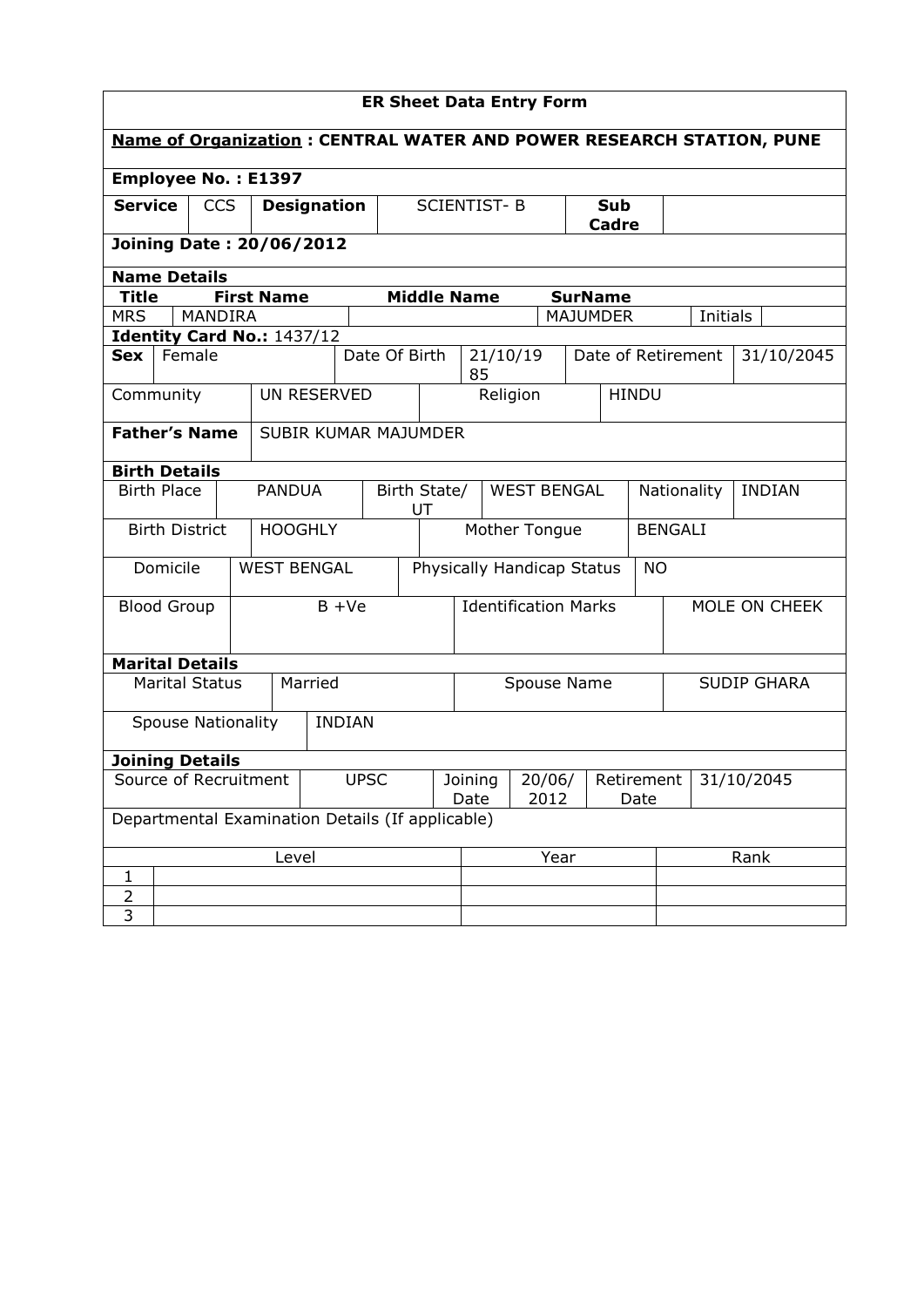| Remarks (if any)            |                  |             |              |              |
|-----------------------------|------------------|-------------|--------------|--------------|
| Languages known             |                  |             |              |              |
|                             | Name of Language | <b>Read</b> | <b>Write</b> | <b>Speak</b> |
| Indian Languages 1<br>Known | <b>BENGALI</b>   |             | ٦1           |              |
| $\overline{2}$              | <b>HINDI</b>     | $\sqrt{ }$  | $\sqrt{}$    | √            |
| 3                           |                  |             |              |              |
| $\overline{4}$              |                  |             |              |              |
| 5                           |                  |             |              |              |
|                             |                  |             |              |              |
| Foreign Languages<br>Known  | <b>ENGLISH</b>   | $\sqrt{}$   | V            | v            |
| $\overline{2}$              |                  |             |              |              |
| 3                           |                  |             |              |              |

## Details of deputation (if applicable)

| Name of the Office | Post held at that<br>time in parent office | Name of post<br>(selected for<br>deputation |       | Period of deputation |
|--------------------|--------------------------------------------|---------------------------------------------|-------|----------------------|
|                    |                                            |                                             | Since | From                 |
|                    |                                            |                                             |       |                      |

## Details of Foreign Visit

| SI.<br>No. | Place of Visit | Date of<br>visit | Post held at<br>that time | Whether it<br>is a<br>personal or<br>official visit | Details of visit |
|------------|----------------|------------------|---------------------------|-----------------------------------------------------|------------------|
|            |                |                  |                           |                                                     |                  |

## Transfer/Posting Detail (if applicable)

| Place | Period of posting |      |  |  |  |  |
|-------|-------------------|------|--|--|--|--|
|       | Since             | From |  |  |  |  |
|       |                   |      |  |  |  |  |
|       |                   |      |  |  |  |  |
|       |                   |      |  |  |  |  |
|       |                   |      |  |  |  |  |
|       |                   |      |  |  |  |  |